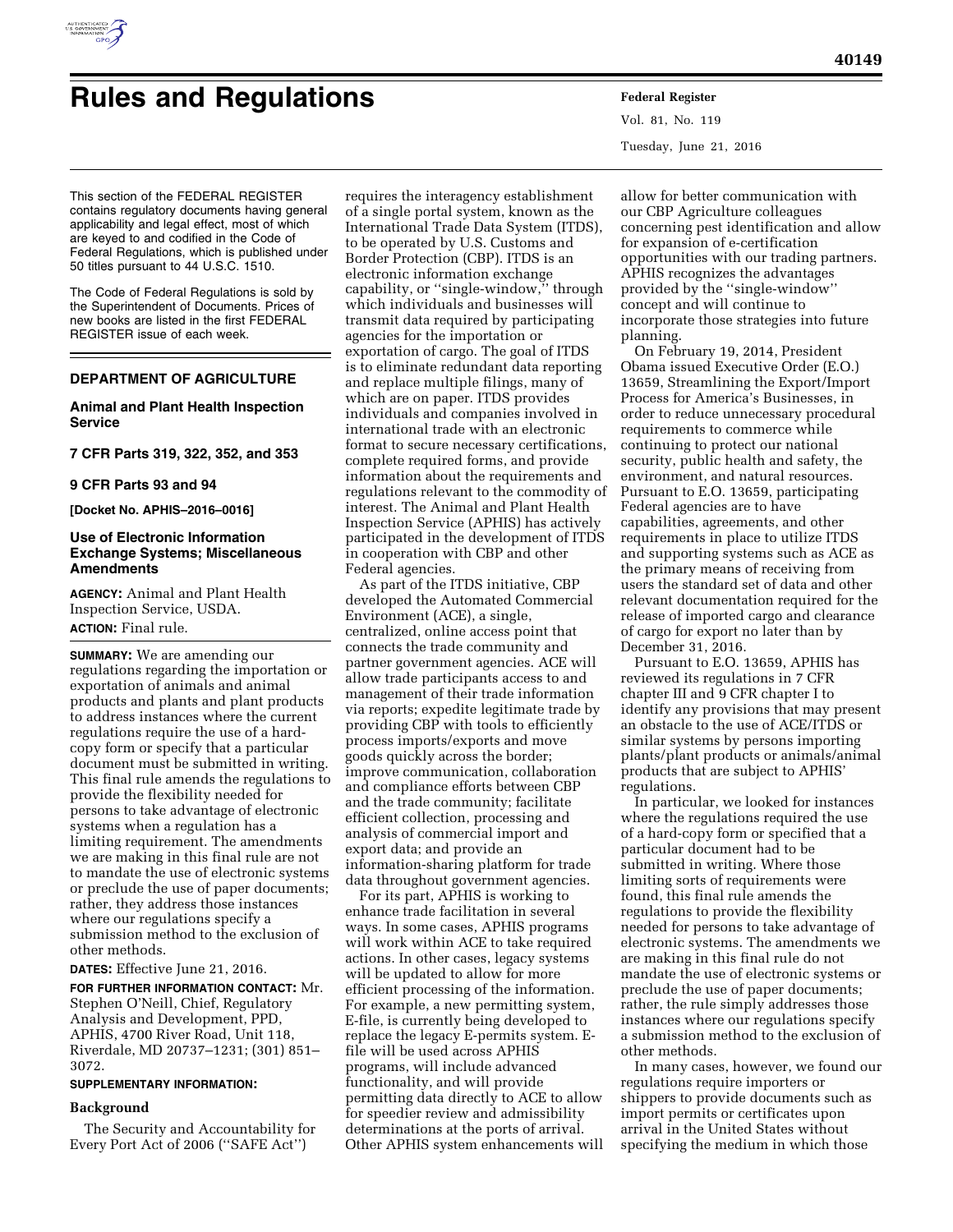**40150 Federal Register** / Vol. 81, No. 119 / Tuesday, June 21, 2016 / Rules and Regulations

documents must be provided. We do not *7 CFR Part 352*  believe that provisions written in that manner require any changes since the language used already allows for the use of electronic systems.

# **Effective Date**

This final rule amends the regulations regarding the importation or exportation of animals and animal products and plants and plant products to address instances where the regulations require the use of a hard-copy form or specify that a particular document must be submitted in writing. Where those limiting sorts of requirements exist, this final rule amends the regulations to provide the flexibility needed for persons to take advantage of electronic systems without precluding the use of other methods already in place. Accordingly, the Administrator of APHIS has determined that good cause exists under 5 U.S.C. 553 to publish this final rule without prior notice and opportunity for public comment.

Since prior notice and other public procedures with respect to this final rule are impracticable, unnecessary, and contrary to the public interest, there is good cause under 5 U.S.C. 553 for making this final rule effective upon publication.

Finally, since a notice of proposed rulemaking is not required pursuant to 5 U.S.C. 553, APHIS is not required to prepare and make available for public comment an initial or final regulatory flexibility analysis under the Regulatory Flexibility Act (5 U.S.C. 603 and 604).

# **Executive Order 12866**

This rule is subject to Executive Order 12866. However, for this action, the Office of Management and Budget has waived its review under Executive Order 12866.

# **Paperwork Reduction Act**

This rule contains no information collection or recordkeeping requirements under the Paperwork Reduction Act of 1995 (44 U.S.C. 3501 *et seq.*).

# **List of Subjects**

# *7 CFR Part 319*

Coffee, Cotton, Fruits, Imports, Logs, Nursery stock, Plant diseases and pests, Quarantine, Reporting and recordkeeping requirements, Rice, Vegetables.

# *7 CFR Part 322*

Bees, Honey, Imports, Reporting and recordkeeping requirements.

Customs duties and inspection, Imports, Plant diseases and pests, Quarantine, Reporting and recordkeeping requirements, Transportation.

# *7 CFR Part 353*

Exports, Plant diseases and pests, Reporting and recordkeeping requirements.

# *9 CFR Part 93*

Animal diseases, Imports, Livestock, Poultry and poultry products, Quarantine, Reporting and recordkeeping requirements.

### *9 CFR Part 94*

Animal diseases, Imports, Livestock, Meat and meat products, Milk, Poultry and poultry products, Reporting and recordkeeping requirements.

Accordingly, 7 CFR parts 319, 322, 352, and 353 and 9 CFR parts 93 and 94 are amended as follows:

# **Title 7—Agriculture**

# **PART 319—FOREIGN QUARANTINE NOTICES**

■ 1. The authority citation for part 319 continues to read as follows:

**Authority:** 7 U.S.C. 450 and 7701–7772 and 7781–7786; 21 U.S.C. 136 and 136a; 7 CFR 2.22, 2.80, and 371.3.

#### **§ 319.6 [Amended]**

■ 2. In § 319.6, paragraph  $(e)(4)$  is amended by removing the words ''written permission'' and adding the word ''authorization'' in their place.

■ 3. Section 319.8–4 is revised to read as follows:

### **§ 319.8–4 Notice of arrival.**

Immediately upon arrival at a port of entry of any shipment of cotton or covers, the importer shall submit to an inspector or, in the case of Guam, through the Customs officer of the Government of Guam, notice of such arrival using a form provided for that purpose (Form PPQ–368). Forms will be submitted using a U.S. Government electronic information exchange system or other authorized method.

(Approved by the Office of Management and Budget under control number 0579–0049)

#### **§ 319.40–4 [Amended]**

■ 4. In § 319.40–4, paragraph (a) is amended by removing the words ''A written'' and adding the word ''An'' in their place.

#### **§ 319.40–9 [Amended]**

■ 5. In § 319.40–9, paragraph (b)(1) is amended by removing the words ''in writing or by telephone'' and adding the words ''by any authorized method'' in their place.

# **PART 322—BEES, BEEKEEPING BYPRODUCTS, AND BEEKEEPING EQUIPMENT**

■ 6. The authority citation for part 322 continues to read as follows:

**Authority:** 7 U.S.C. 281; 7 U.S.C. 7701– 7772 and 7781–7786; 7 CFR 2.22, 2.80, and 371.3.

■ 7. Section 322.7 is amended as follows:

■ a. By removing the period at the end of paragraph (b)(3) and adding the word ", or" in its place.

 $\blacksquare$  b. By adding paragraph (b)(4). The addition reads as follows:

#### **§ 322.7 Notice of arrival.**

# \* \* \* \* \*

(b) \* \* \*

(4) Using a U.S. Government electronic information exchange system or other authorized method.

\* \* \* \* \* ■ 8. Section 322.31 is amended as follows:

■ a. By removing the period at the end of paragraph (b)(3) and adding the word

- ", or" in its place.
- b. By adding paragraph (b)(4). The addition reads as follows:

#### **§ 322.31 Notice of arrival.**

\* \* \* \* \*

(b) \* \* \*

(4) Using a U.S. Government electronic information exchange system or other authorized method.

\* \* \* \* \*

# **PART 352—PLANT QUARANTINE SAFEGUARD REGULATIONS**

■ 9. The authority citation for part 352 continues to read as follows:

**Authority:** 7 U.S.C. 7701–7772 and 7781– 7786; 21 U.S.C. 136 and 136a; 31 U.S.C. 9701; 7 CFR 2.22, 2.80, and 371.3.

■ 10. Section 352.7 is revised to read as follows:

#### **§ 352.7 Notice of arrival.**

Immediately upon arrival of any shipment of plants or plant products (including noxious weeds) subject to this part and covered by a specific permit, the importer shall submit to an inspector notice of such arrival using a form provided for that purpose (Form PPQ–368) and, where relevant, the proposed routing to the proposed U.S.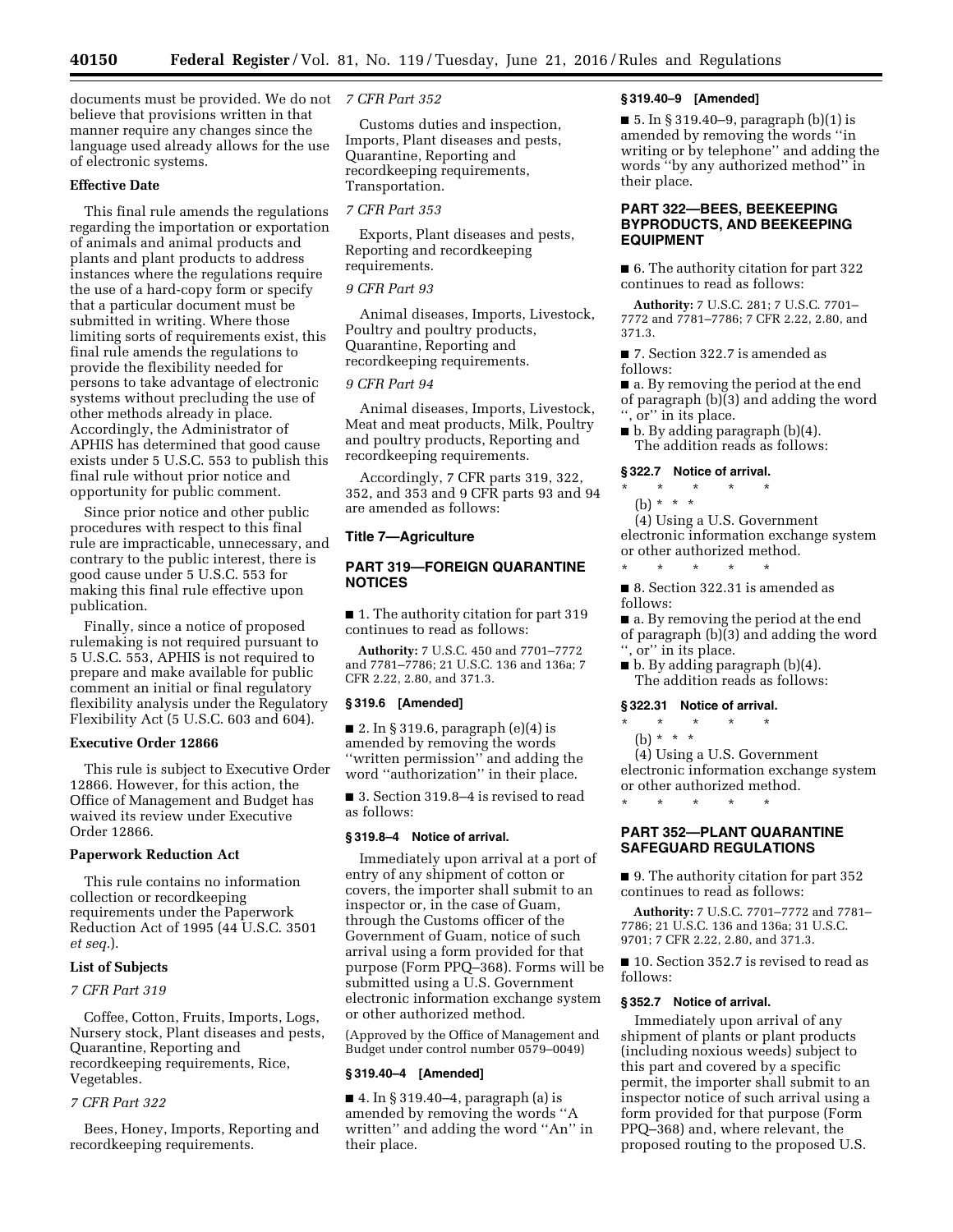port of exit. Forms will be submitted using a U.S. Government electronic information exchange system or other authorized method. Notice of arrival shall not be required for other products or articles subject to this part since other available documentation meets the requirement for this notice.

(Approved by the Office of Management and Budget under control number 0579–0049)

# **PART 353—EXPORT CERTIFICATION**

■ 11. The authority citation for part 353 continues to read as follows:

**Authority:** 7 U.S.C. 7701–7772 and 7781– 7786; 21 U.S.C. 136 and 136a; 7 CFR 2.22, 2.80, and 371.3.

#### **§ 353.1 [Amended]**

■ 12. Section 353.1 is amended as follows:

■ a. In the definition of *export certificate for processed plant products,*  by adding the words ''or an approved electronic equivalent'' after the words ''Form 578''.

■ b. In the definition of *phytosanitary certificate,* by adding the words ''or an approved electronic equivalent'' after the words ''Form 577''.

■ c. In the definition of *phytosanitary certificate for reexport,* by adding the words ''or an approved electronic equivalent'' after the words ''Form 579''.

# **§ 353.2 [Amended]**

■ 13. Section 353.2 is amended by removing the words ''(PPQ Form 577)'', ''(PPQ Form 579)'', and ''(PPQ Form 578)''.

■ 14. In § 353.5, paragraph (a) is revised as follows:

#### **§ 353.5 Application for certification.**

(a) To request the services of an inspector, a written application (PPQ Form 572) shall be made as far in advance as possible, and shall be filed in the office of inspection at the port of certification. Forms will be submitted using a U.S. Government electronic information exchange system or other authorized method.

\* \* \* \* \*

#### **Title 9—Animals and Animal Products**

# **PART 93—IMPORTATION OF CERTAIN ANIMALS, BIRDS, FISH, AND POULTRY, AND CERTAIN ANIMAL, BIRD, AND POULTRY PRODUCTS; REQUIREMENTS FOR MEANS OF CONVEYANCE AND SHIPPING CONTAINERS**

■ 15. The authority citation for part 93 continues to read as follows:

**Authority:** 7 U.S.C. 1622 and 8301–8317; 21 U.S.C. 136 and 136a; 31 U.S.C. 9701; 7 CFR 2.22, 2.80, and 371.4.

# **§ 93.101 [Amended]**

■ 16. Section 93.101 is amended as follows:

■ a. In paragraph (d) introductory text, footnote 4 is amended by adding the words ''or by visiting *[http://](http://www.aphis.usda.gov/animal_health/permits/) [www.aphis.usda.gov/animal](http://www.aphis.usda.gov/animal_health/permits/)*\_*health/ [permits/''](http://www.aphis.usda.gov/animal_health/permits/)* after the numbers ''20737– 1231''.

 $\blacksquare$  b. In paragraph  $(f)(2)(iii)(B)$ introductory text, by adding the words '', available electronically or through other authorized method'' after the words ''Form 17–8''.

# **§ 93.103 [Amended]**

■ 17. In § 93.103, paragraph (a)(1) introductory text, footnote 8 is amended by adding the words ''or by visiting *[http://www.aphis.usda.gov/animal](http://www.aphis.usda.gov/animal_health/permits/)*\_ *[health/permits/''](http://www.aphis.usda.gov/animal_health/permits/)* after the numbers ''20737–1231''.

■ 18. In § 93.206, paragraph (c) is added to read as follows:

### **§ 93.206 Declaration and other documents for poultry.**

\* \* \* \* \* (c) Any declaration, permit, or other document for poultry required under this subpart may be issued and presented using a U.S. Government electronic information exchange system or other authorized method.

#### **§ 93.215 [Amended]**

■ 19. In § 93.215, paragraph (a)(2) is amended by removing the word ''paper'' and adding the word ''document'' in its place, and by removing the words ''attached to'' and adding the words ''included with'' in their place.

 $\blacksquare$  20. In § 93.305, paragraph (c) is added to read as follows:

# **§ 93.305 Declaration and other documents for horses.**

\* \* \* \* \* (c) Any declaration, permit, or other document for horses required under this subpart may be issued and presented using a U.S. Government electronic information exchange system or other authorized method.

■ 21. In § 93.407, paragraph (c) is added to read as follows:

# **§ 93.407 Declaration and other documents for ruminants.**

\* \* \* \* \* (c) Any declaration, permit, or other document for ruminants required under this subpart may be issued and presented using a U.S. Government electronic information exchange system or other authorized method.

# **§ 93.421 [Amended]**

■ 22. In § 93.421, paragraph (a)(2) is amended by removing the word ''paper'' and adding the word ''document'' in its place, and by removing the words ''attached to'' and adding the words ''included with'' in their place.

■ 23. In § 93.506, paragraph (c) is added to read as follows:

# **§ 93.506 Declaration and other documents for swine.**

\* \* \* \* \* (c) Any declaration, permit, or other document for swine required under this subpart may be issued and presented using a U.S. Government electronic information exchange system or other authorized method.

#### **§ 93.519 [Amended]**

■ 24. In § 93.519, paragraph (a)(2) is amended by removing the word ''paper'' and adding the word ''document'' in its place, and by removing the words "attached to" and adding the words ''included with'' in their place.

 $\blacksquare$  25. In § 93.704, paragraph (b) is revised to read as follows:

#### **§ 93.704 Import permit.**

\* \* \* \* \* (b) *Import permit required.* Any person who desires to import a hedgehog or tenrec must submit an application (VS Form 17–129) for an import permit. Applications are available from the Import-Export Animals Staff, National Center for Import-Export, Veterinary Services, APHIS, 4700 River Road Unit 39, Riverdale, MD 20737–1231 or by visiting *[http://www.aphis.usda.gov/](http://www.aphis.usda.gov/animal_health/permits/) animal*\_*[health/permits/.](http://www.aphis.usda.gov/animal_health/permits/)* A separate application must be prepared for each shipment.

■ 26. In § 93.802, paragraph (b) is revised to read as follows:

# **§ 93.802 Import permit.**

\* \* \* \* \*

\* \* \* \* \* (b) An application for an import permit may be obtained from the Import-Export Animals Staff, National Center for Import-Export, Veterinary Services, APHIS, 4700 River Road Unit 38, Riverdale, MD 20737–1231 or by visiting *[http://www.aphis.usda.gov/](http://www.aphis.usda.gov/animal_health/permits/) animal*\_*[health/permits/.](http://www.aphis.usda.gov/animal_health/permits/)* 

#### **§ 93.804 [Amended]**

\* \* \* \* \*

■ 27. Section 93.804 introductory text is amended by adding the words ''or by visiting *[http://www.aphis.usda.gov/](http://www.aphis.usda.gov/animal_health/permits/) animal*\_*[health/permits/''](http://www.aphis.usda.gov/animal_health/permits/)* after the numbers ''20737–1231'' and by